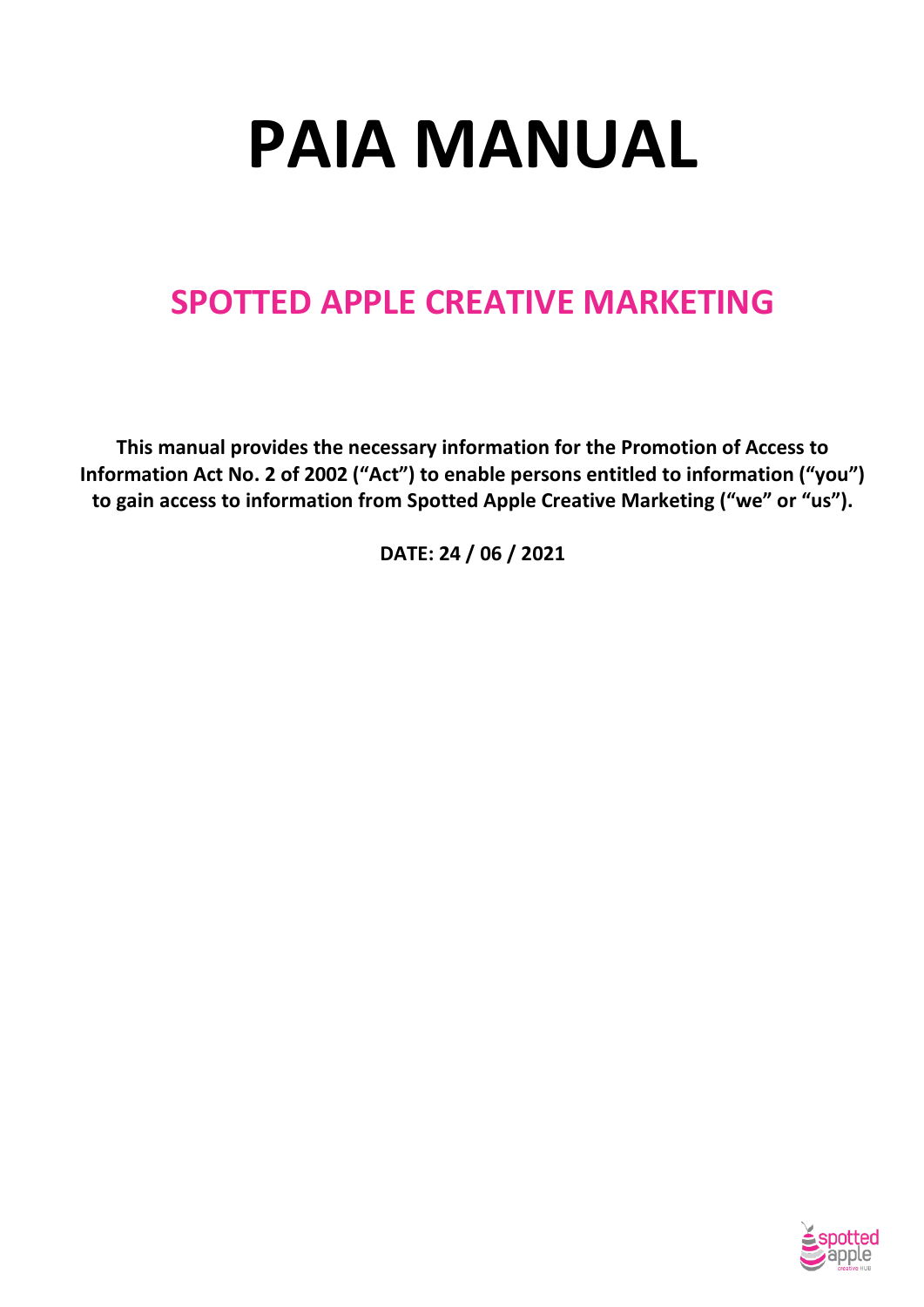# **Preamble**

The Promotion of Access to Information Act No 2 of 2000, ("the Act") came into operation on 9 March 2001. Section 51 of the Act requires that we, as a private body, compile a manual giving information to the public regarding the procedure to be followed in requesting information from us for the purpose of exercising or protecting rights.

# **Introduction to this private body**

We are registered as a creative marketing company. Our primary business includes event management, public relations, branding and promotions, hampers and corporate gifts, entertainment and sponsorship management.

# **Section 51 (1) (a) – Company and contact details**

| <b>Name of business:</b>    | Spotted Apple Creative Marketing                         |
|-----------------------------|----------------------------------------------------------|
| Type:                       | CC (Close Corporation)                                   |
| <b>Registration number:</b> | 2006/130898/23                                           |
| <b>VAT number:</b>          | 4250 260 223                                             |
| <b>Information Officer:</b> | Lara Rossouw                                             |
| <b>Physical address:</b>    | 12A President Steyn Street, Westdene, Bloemfontein, 9330 |
| <b>Postal address:</b>      | PO Box 38503, Langenhovenpark, Bloemfontein, 9330        |
| Telephone:                  | +27 82 520 1946                                          |
| Fax:                        | +27 86 511 7425                                          |
| Website:                    | www.spottedapple.co.za                                   |
| E-mail:                     | lara@spottedapple.co.za                                  |

# **Section 51(1)(b) – The section 10 guide on how to use the Act**

The Guide is produced and available from the South African Human Rights Commission.

Please direct queries to:

#### **The South African Human Rights Commission: PAIA Unit**

#### **The Research and Documentation Department**

| <b>Postal address:</b> | Private Bag 2700, Houghton, 2041 |
|------------------------|----------------------------------|
| Telephone:             | +27 11 484 8300                  |
| Fax:                   | +27 11 484 0582                  |
| Website:               | www.sahrc.org.za                 |
| E-Mail:                | PAIA@sahrc.org.za                |

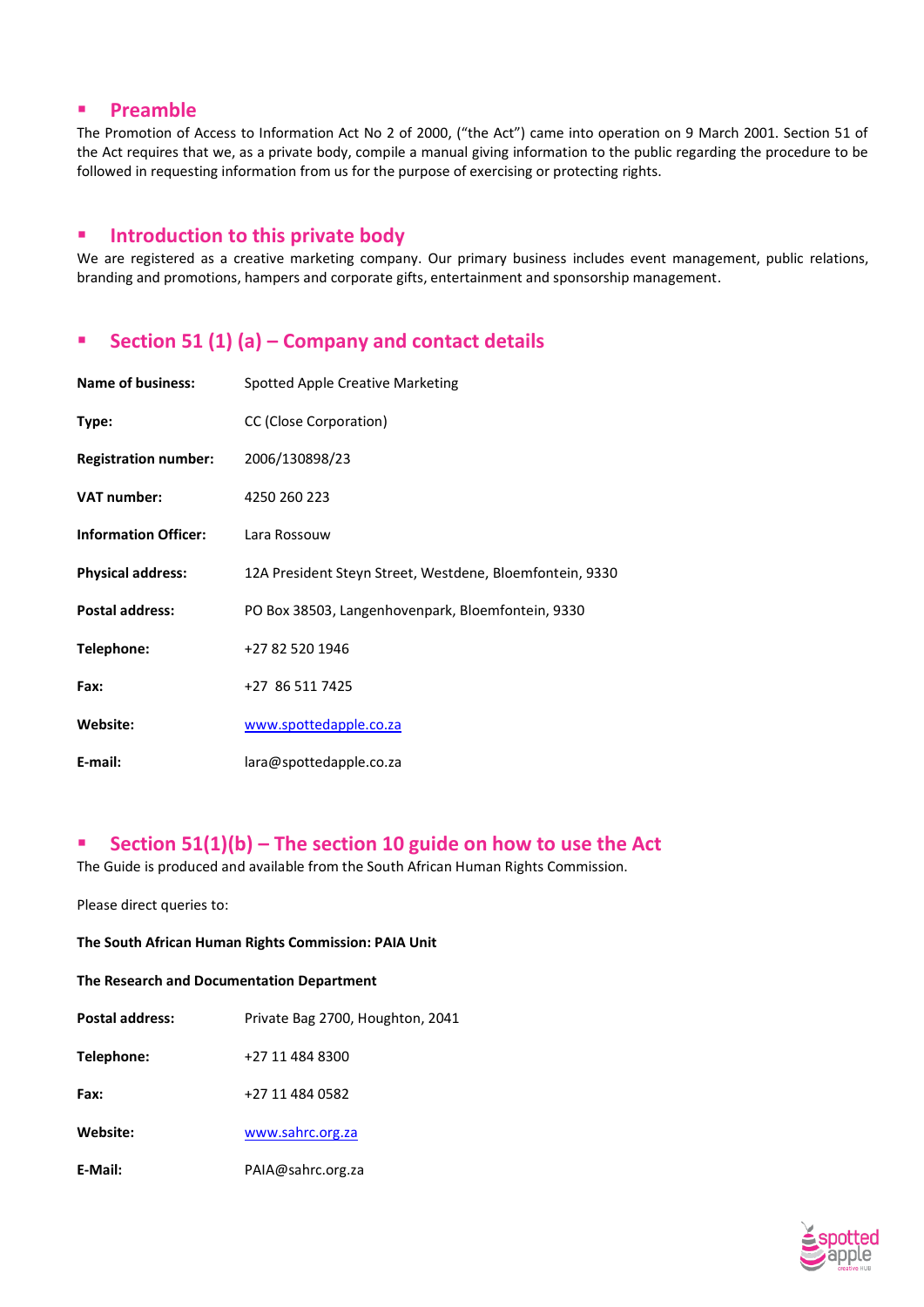# **Physics of specific records and personal information held by Spotted Apple Creative Marketing**

# **PERSONNEL DOCUMENTS AND RECORDS**

- **Employment contracts**
- **Employee Information**
- **Payroll Records**
- On boarding document
- **•** Off boarding documents

| <b>Type of Information</b>  | Why we have this information                                         | Where is it kept      | Who has       |
|-----------------------------|----------------------------------------------------------------------|-----------------------|---------------|
|                             |                                                                      |                       | access to it  |
| <b>Full Name</b>            | As part of their legal contract with the company / Labour            | Directors office &    | All staff (3) |
|                             | Lawyers                                                              | Microsoft TODO        |               |
| <b>ID Number</b>            | As part of their legal contract with the company / Labour            | Directors office &    | All staff (3) |
|                             | Lawyers                                                              | Microsoft TODO        |               |
| <b>Residential Address</b>  | As part of their legal contract with the company / Labour<br>Lawyers | Directors office      | Director      |
| Salary breakdown            | As part of their legal contract with the company / for               | Directors office      | Director &    |
|                             | accountants                                                          |                       | Accounts for  |
|                             |                                                                      |                       | payroll       |
| Vehicle Registration        | Security at premises                                                 | Directors office &    | All staff (3) |
| Number                      |                                                                      | Microsoft TODO        |               |
| Car license expiry date     | To ensure that staff are driving licensed vehicles on behalf         | Directors office &    | All staff (3) |
|                             | of the company                                                       | Microsoft TODO        |               |
| Copy of driver's license    | To ensure that staff who are driving on behalf of the                | Directors office &    | All staff (3) |
|                             | company have a valid license                                         | Microsoft TODO        |               |
| <b>Medical Aid details</b>  | In case of emergency                                                 | Directors office &    | All staff (3) |
|                             |                                                                      | Microsoft TODO        |               |
| Next of Kin details         | In case of emergency                                                 | Directors office &    | All staff (3) |
|                             |                                                                      | Microsoft TODO        |               |
| Copy of ID document         | To ensure they are above 18 and legally allowed to work.             | Directors office &    | All staff (3) |
|                             | We also need this for income tax purposes / Labour                   | Microsoft TODO        |               |
|                             | Lawyers                                                              |                       |               |
| <b>Pension Fund Details</b> | Required by law                                                      | Director              | Director      |
| <b>Banking details</b>      | For payroll purposes                                                 | Directors office      | Director      |
|                             |                                                                      |                       | Accountants   |
| <b>General Employment</b>   | As part of their legal contract with the company / Labour            | Electronic            | Director only |
| documents and               | Lawyers                                                              | information is stored |               |
| contracts                   |                                                                      | on Microsoft          |               |
|                             |                                                                      | OneDrive for          |               |
|                             |                                                                      | <b>Business</b>       |               |

#### **TRADE SECRETS, DISCLOSURES AND NON-DISCLOSURES**

| <b>Type of Information</b>                                           | Why we have this information                                                                                                                         | Where is it kept                         | Who has<br>access to it |
|----------------------------------------------------------------------|------------------------------------------------------------------------------------------------------------------------------------------------------|------------------------------------------|-------------------------|
| <b>General Company</b><br>information, trade<br>secrets, disclosures | We need to have access to certain information from<br>clients and companies in order to propose and plan<br>Promotional, PR and marketing campaigns. | Directors Office in a<br>locked cupboard | Director                |
| and non-disclosures                                                  |                                                                                                                                                      |                                          |                         |

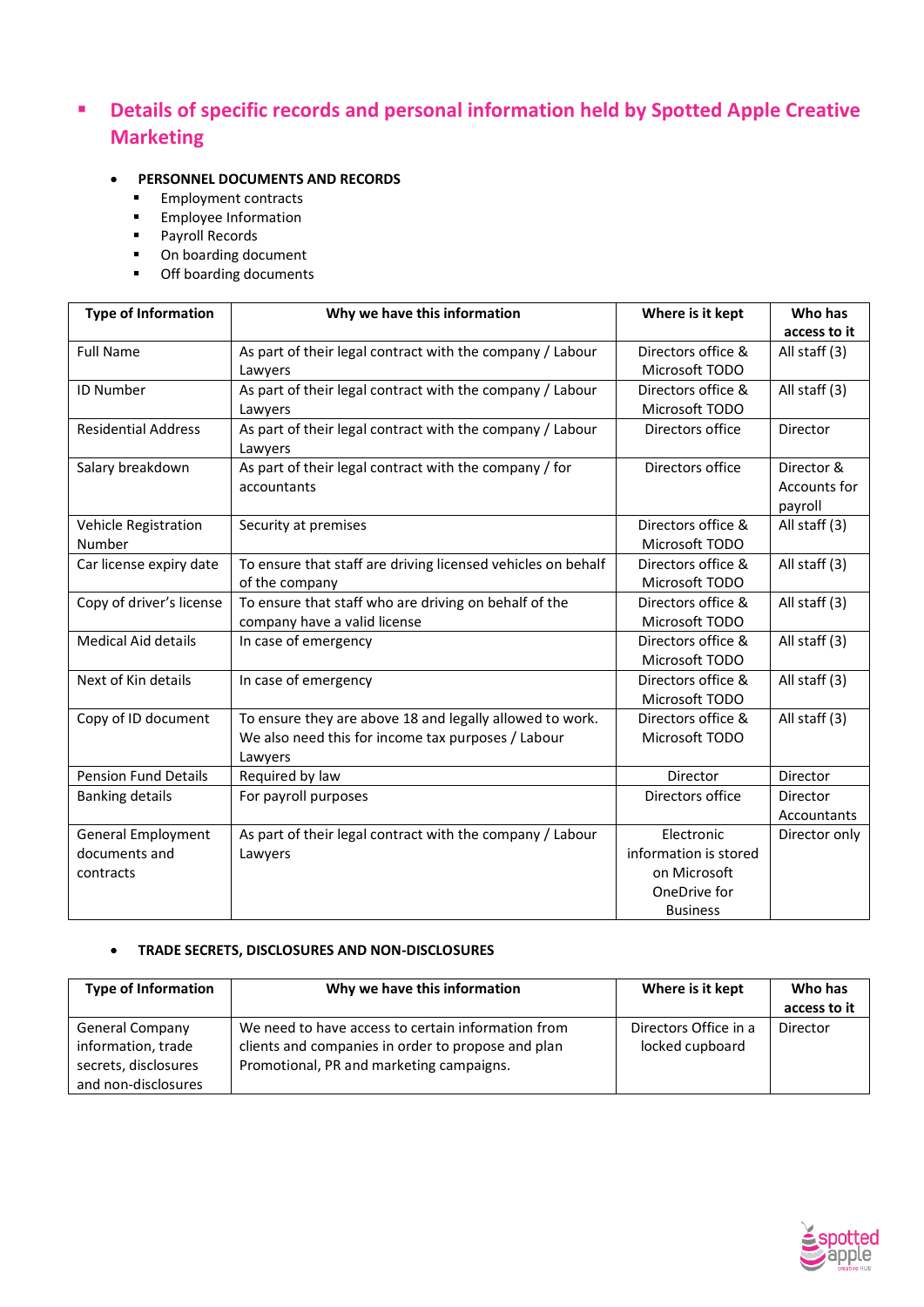#### **CONTRACTS**

**Client contracts** 

| <b>Type of Information</b> | Why we have this information     | Where is it<br>kept | Who has<br>access to it |
|----------------------------|----------------------------------|---------------------|-------------------------|
| Name of Company            | For invoicing purposes           |                     |                         |
| Name of owner              | For contact purposes             | Locked              |                         |
| Postal Address             | For invoicing purposes           | storeroom on        |                         |
| <b>Physical Address</b>    | For invoicing & meeting purposes | the company         | All staff (3)           |
| <b>Registration Number</b> | For invoicing purposes           | premises            |                         |
| Vat Number                 | For invoicing purposes           |                     |                         |

#### **Promoter Contracts**

| <b>Type of Information</b> | Why we have this information                                       | Where is it     | Who has       |
|----------------------------|--------------------------------------------------------------------|-----------------|---------------|
|                            |                                                                    | kept            | access to it  |
| <b>Full Name</b>           | As part of their legal contract with the company / Labour          |                 | All staff (3) |
|                            | Lawyers                                                            |                 |               |
| Gender                     | To be selected according to clients target market                  |                 | All staff (3) |
| Race                       | To be selected according to clients target market                  |                 | All staff (3) |
| Contact number             | For contact purposes                                               |                 | All staff (3) |
| Home city                  | In order to source work for the student in their home city during  |                 | All staff (3) |
|                            | the holidays                                                       |                 |               |
| <b>ID Number</b>           | As part of their legal contract with the company / Labour          | Physical        | All staff (3) |
|                            | Lawyers / To verify their age to ensure they are 18 years or older | contracts are   |               |
|                            | to work                                                            | locked in the   |               |
| Driver's License           | To ensure that promoters who are driving on behalf of the          | storeroom on    | All staff (3) |
|                            | company have a valid license                                       | the company     |               |
| Cell phone number          | For contact purposes                                               | premises        | All staff (3) |
| Field of study             | To be selected according to product being promoted                 |                 | All staff (3) |
| <b>Email address</b>       | For contact purposes                                               | Electronic      | All staff (3) |
| Social Media account       | For vetting purposes                                               | information is  | All staff (3) |
| Smoker                     | For vetting purposes                                               | stored on       | All staff (3) |
| Height                     | To create promoter profile for the client to ensure promoter       | Microsoft       | All staff (3) |
|                            | meets their requirements                                           | OneDrive for    | & Client      |
| Hair colour                | To create promoter profile for the client to ensure promoter       | <b>Business</b> | All staff (3) |
|                            | meets their requirements                                           |                 | & Client      |
| Shoe size                  | To ensure that the promoter clothes fit                            |                 | All staff (3) |
|                            |                                                                    |                 | & Client      |
| Clothing size              | To ensure that the promoter clothes fit                            |                 | All staff (3) |
|                            |                                                                    |                 | & Client      |
| <b>Banking details</b>     | For payroll purposes                                               |                 | Director      |
|                            |                                                                    |                 | Accountants   |

#### **GENERAL INFORMATION**

**s** Supplier information

| <b>Type of Information</b> | Why we have this information                                                                                        | Where is it<br>kept | Who has<br>access to it |
|----------------------------|---------------------------------------------------------------------------------------------------------------------|---------------------|-------------------------|
| Full name                  |                                                                                                                     | Electronic          |                         |
| <b>Contact Number</b>      | For our staff to access for client quotes and proposals / Referral<br>purposes – for which we have their permission | information is      | All staff (3)           |
| Email Address              |                                                                                                                     | stored on           |                         |

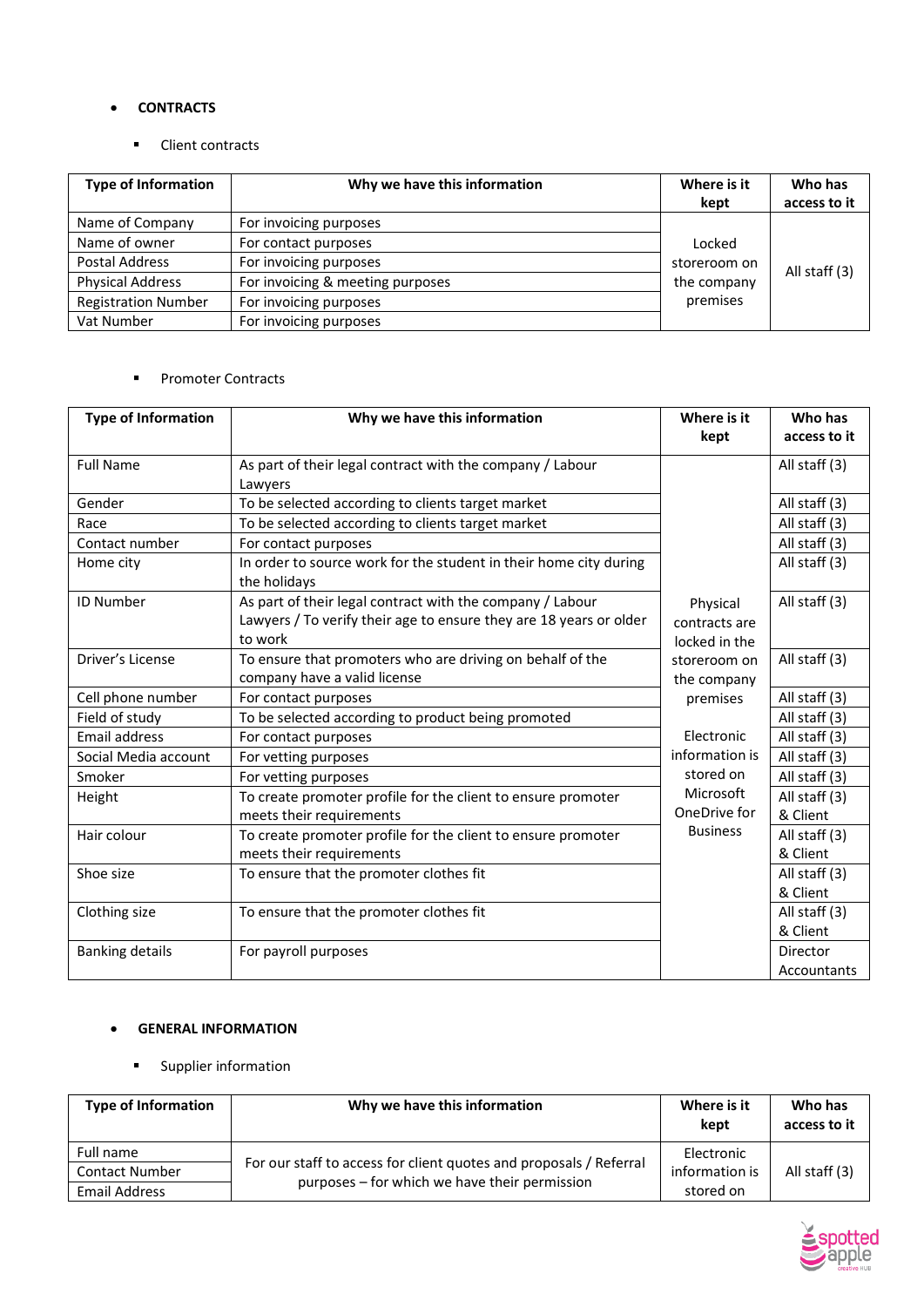| Field of business | Microsoft       |  |
|-------------------|-----------------|--|
|                   | OneDrive for    |  |
|                   | <b>Business</b> |  |

#### **DATABASES**

#### Computicket sales database

| <b>Type of Information</b> | Why we have this information                                   | Where is it<br>kept | Who has<br>access to it |
|----------------------------|----------------------------------------------------------------|---------------------|-------------------------|
| <b>Full Name</b>           |                                                                | Electronic          |                         |
| <b>Contact Number</b>      |                                                                | information is      |                         |
| Email address              | Given to us by Computicket after show sales closed in order to | stored on           | All staff (3)           |
|                            | build seating plans for the venue.                             | Microsoft           |                         |
|                            |                                                                | OneDrive for        |                         |
|                            |                                                                | <b>Business</b>     |                         |

#### General databases

| <b>Type of Information</b> | Why we have this information                                                                                                                                            | Where is it<br>kept | Who has<br>access to it |
|----------------------------|-------------------------------------------------------------------------------------------------------------------------------------------------------------------------|---------------------|-------------------------|
| <b>Full Name</b>           |                                                                                                                                                                         | Electronic          |                         |
| <b>Contact Number</b>      | Data given to us by the individual with permission in order to<br>keep them updated of events and shows that we organise which<br>they might be interested in attending | information is      |                         |
| Email address              |                                                                                                                                                                         | stored on           | All staff (3)           |
|                            |                                                                                                                                                                         | Microsoft           |                         |
|                            |                                                                                                                                                                         | OneDrive for        |                         |
|                            |                                                                                                                                                                         | <b>Business</b>     |                         |

# **Security of online data and records**

#### **MICROSOFT ONEDRIVE FOR BUSINESS**

- Spotted Apple electronic data is stored on Microsoft OneDrive for Business at South Africa North Data Centre
- The following people have access to the data:
	- **E** Lara Rossouw (Owner of the business)
		- **Wendy Thabethe**
		- **Ainslee Oosthuyen**
		- Justin Mellet (OneDrive Administrator)
	- How secure is the data
		- OneDrive for Business communications are protected using SSL/TLS. What this essentially means is that when you access, move, or copy data in OneDrive for Business, there are security controls in place to protect the data.
		- OneDrive for Business uses both disk-level and file-level encryption of data at rest to keep the actual content secure. The per-file encryption provides each encrypted file with a unique encryption key, and each further update to that file is encrypted using that key.
		- **Password length is 17 Characters changes every 90 Days it does not follow previous passwords.**
		- Two Factor Authentication on Lara, Wendy, and Justin`s phones (Lara and Wendy will be added before 30 June 2021)
		- 90 Day data retention policy of Microsoft on the OneDrive Business
		- **Spotted Apple has virus programs in place to avoid hackers trying to hack our data**
- Data backup
	- Acronis Cyber protect OneDrive get backed up every day with different increments of the changed data.
	- **The emails of Lara Rossouw also get backed up every day.**

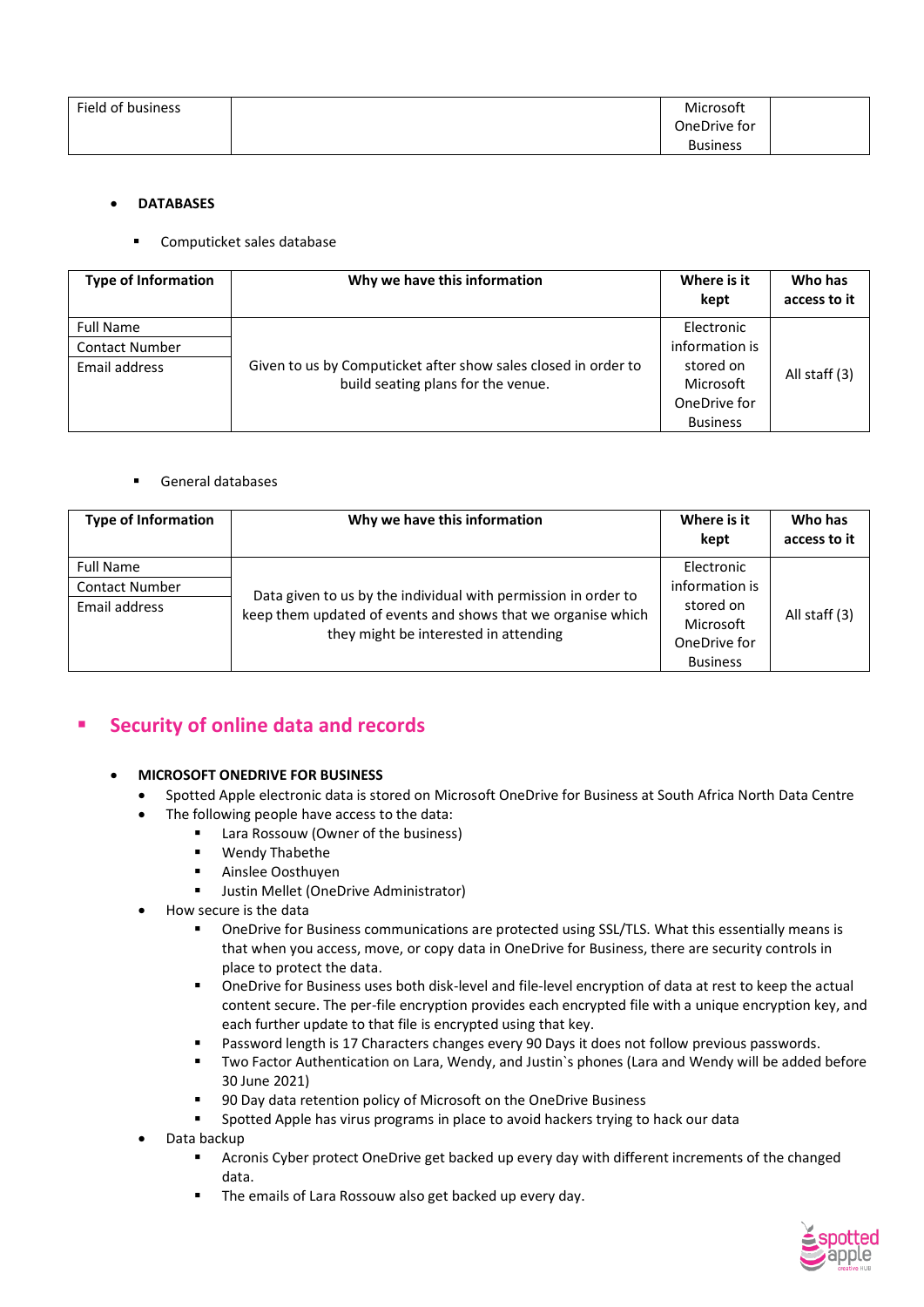- **ULTER 19 THS Mellet (Acronis Cyber protected One Drive administrator) has access to the backed up data**
- **MICROSOFT TODO**
	- Microsoft To Do uses Exchange Online for data storage and synchronization, customers benefit from the reliability, security and compliance they've come to expect. Data is encrypted at rest on Exchange servers and in transit to and from the Microsoft To Do app on your browser or device.
	- More on security measures at Microsoft available at:
	- https://privacy.microsoft.com/en-GB/
	- https://privacy.microsoft.com/en-GB/privacystatement

# **Section 51 (1) (c) and 52 (2) Access to the records held**

The records generally available without a person having to request access are:

- our documents of incorporation;
- personnel contract (by said staff member only);
- supplier contract (by said supplier only);
- promoter contract (by said promoter only);

# **Section 50 Are you entitled to access to information?**

You may only be granted access to information to which you are entitled. In deciding this we will consider whether:

- you require the information in order to exercise or protect a right;
- you have complied with the procedural requirements of the Act; and
- the record you have requested contains any information that falls within the grounds for refusal of access to information.

# **Requests for Records**

Any request for access to other records must be made on the prescribed form (Form C), which appears below. Your request for information will be evaluated and you will be notified within 30 days of receipt of your request of our decision.

#### **Notification of extension period (if required)**

In terms of the Act the 30 (thirty) day period mentioned above may be extended for a further period of not more than 30 (thirty) days under certain circumstances. Should we need to extend this period, we will provide you with notification of such extension.

#### **The request fee; access fee and/or deposit**

You will be informed of the request and/or access fee (if any) that is payable for making a request or having access to the records. A deposit may be requested whilst your request is being considered for the access fee, which is fully refundable should your request be refused. You must pay the request and access fee prior to the information being provided to you.

#### **Decision on request**

Your request for information may be granted or refused. You will be informed accordingly. Should your request be refused you will be given adequate reasons for the refusal and you may lodge an application to court against the refusal of the request. We will also provide you with details of the procedure for such application to court.

#### **Grounds for refusal**

We may legitimately refuse to grant you access to a requested record (if the information does not hide a substantial breach of the law, or a public safety or environmental risk) that falls within any of the following grounds for refusal:

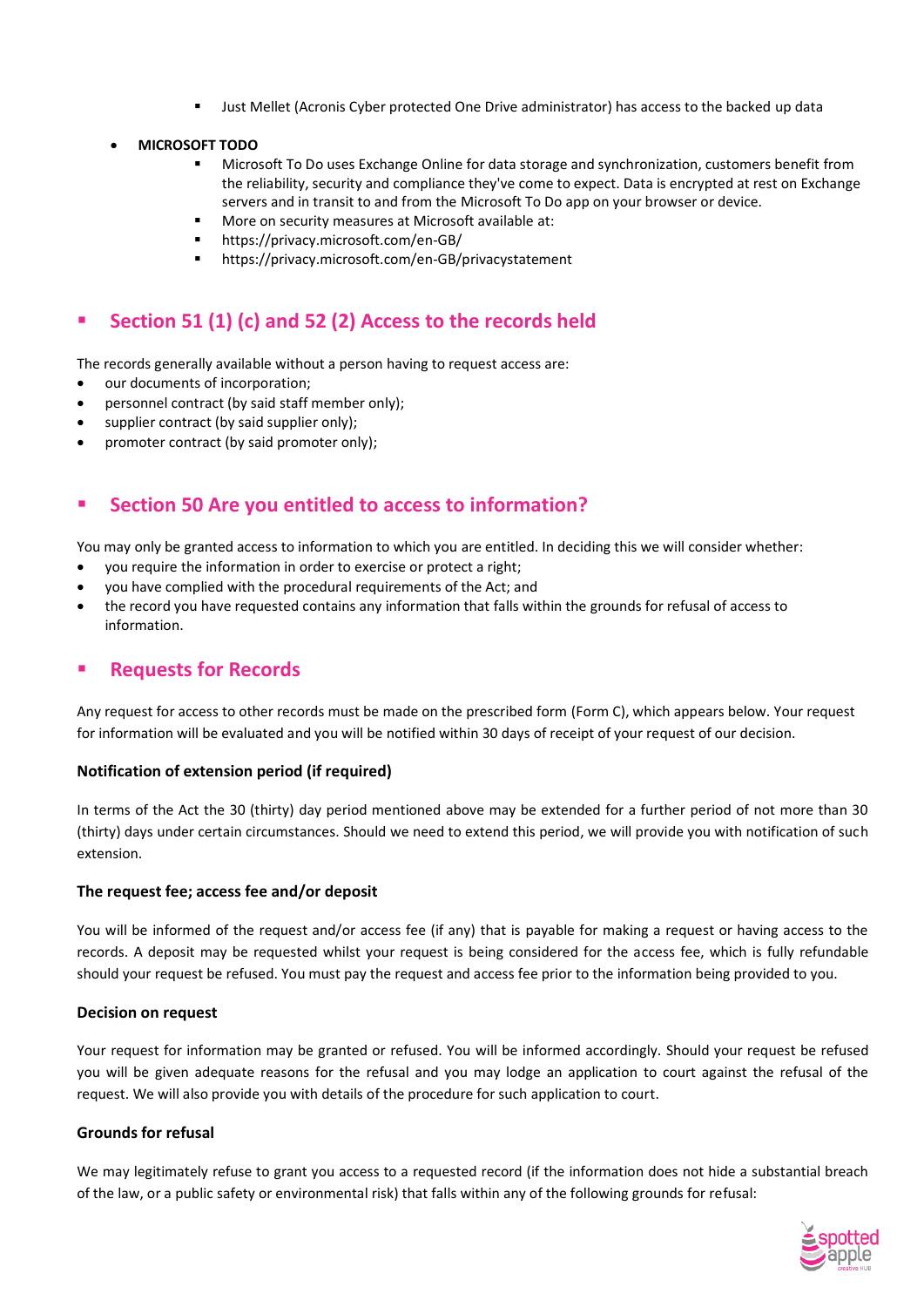- we are protecting personal information that we hold about a third person (who is a natural person), including a deceased person, from unreasonable disclosure;
- we are protecting commercial information that we hold about a third party (for example trade secrets, financial, commercial, scientific or technical information where disclosure may harm the commercial or financial interests of that third party);
- the disclosure of the record would result in a breach of a duty of confidence owed to a third party in terms of an agreement; (do we have any non-disclosure documents anywhere??)
- the disclosure of the record would endanger the life or physical safety of an individual;
- the disclosure of the record would prejudice or impair the security of property or means of transport;
- the disclosure of the record would prejudice or impair the protection of a person in accordance with a witness protection scheme;
- the disclosure of the record would prejudice or impair the protection of the safety of the public;
- the record is privileged from production in legal proceedings, and the person entitled to legal privilege has not waived the privilege;
- the disclosure of the record (where the record contains trade secrets, financial, commercial, scientific, or technical information) would harm our commercial or financial interests;
- the disclosure of the record would put us at a disadvantage in contractual or other negotiations or prejudice us in commercial competition;
- The record is a computer programme; and
- the disclosure of the record (where the record contains information about research being carried out or to be carried out by or on behalf of us or a third party) would expose us, the third party, the person carrying out the research or the subject matter of the research itself to serious disadvantage.

#### **Records that cannot be found or do not exist**

If we have searched for a record and it is believed that the record either does not exist or cannot be found, you will be notified by way of an affidavit or affirmation of this fact. We will include information regarding the steps that were taken to try to locate the record.

#### **Third party information**

If access is requested to a record that contains information about a third party, you must provide specific written consent of the third party or show that you require the information in order to exercise or protect a right. We are obliged to attempt to contact the third party to inform them of your request. This enables the third party the opportunity to respond by either consenting to the access or by providing reasons why access should be denied. In the event of the third party furnishing reasons for the denial of access, we will consider these reasons in determining whether access should be granted or not, and advise you accordingly.

# **Section 51(1)(f) – Other information as may be prescribed**

The Minister of Justice and Constitutional Development has not made any regulations as to prescribed information in terms of this section of the Act.

# ■ Section 51 (3) – Availability of the material

This manual is available:

- at our offices free of charge;
- on our website [\(www.spottedapple.co.za\)](http://www.spottedapple.co.za/) free of charge;
- from the Human Rights Commission (see details above).

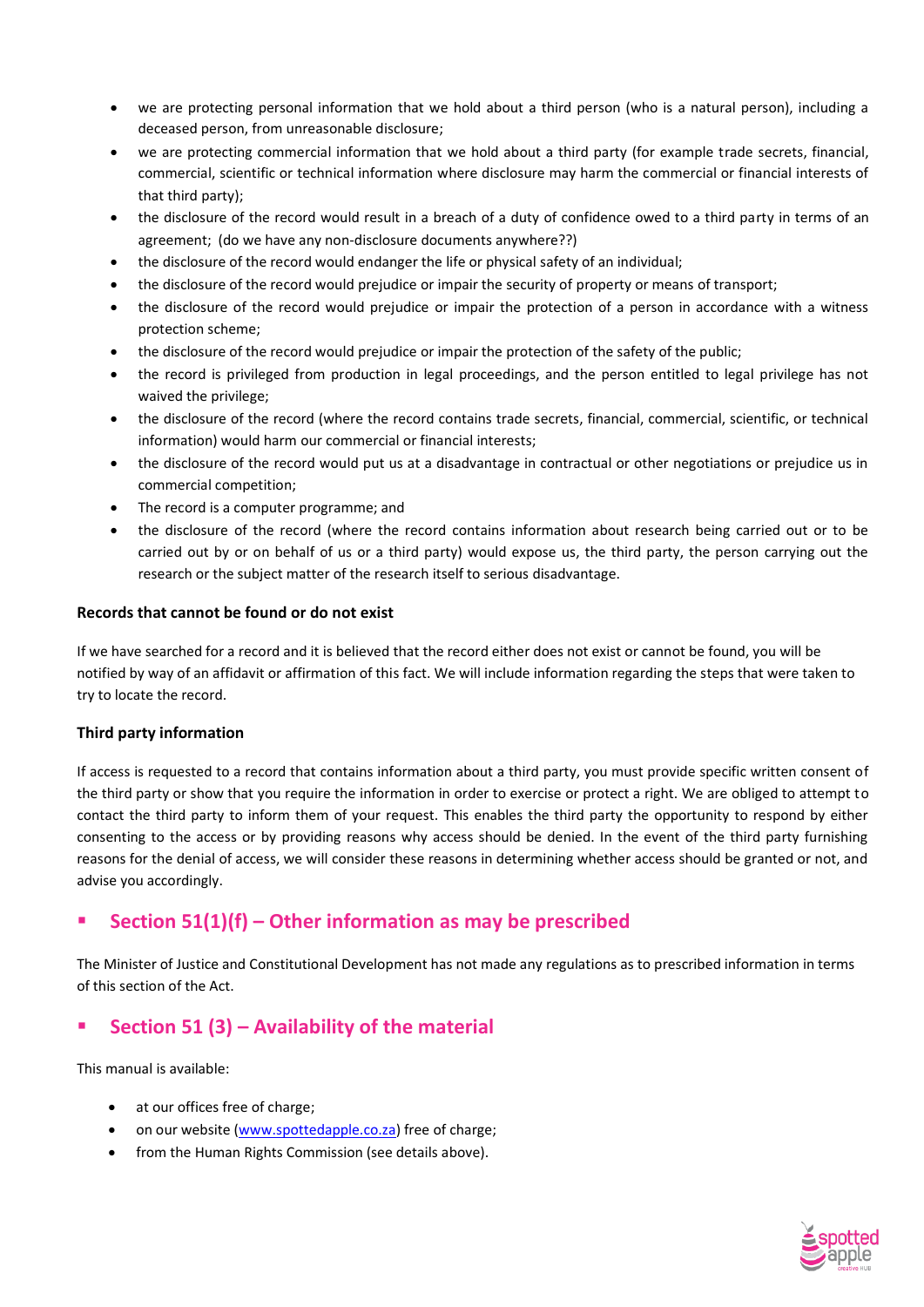# **FORM C**

# **REQUEST FOR ACCESS TO RECORD OF PRIVATE BODY**

(Section 53(1) of the Promotion of Access to Information Act, 2000

(Act No. 2 of 2000))

[Regulation 10]

# A. Particulars of private body

The Head:

# B. Particulars of person requesting access to the record

- The particulars of the person who requests access to the record must be given below.
- The address and/or fax number in the Republic to which the information is to be sent must be given.
- Proof of the capacity in which the request is made, if applicable, must be attached.

#### C. Particulars of person on whose behalf request is made

This section must be completed ONLY if a request for information is made on behalf of another person.

# **D. Particulars of record**

- Provide full particulars of the record to which access is requested, including the reference number if that is known to you, to enable the record to be located.
- If the provided space is inadequate, please continue on a separate folio and attach it to this form. The requester must sign all the additional folios.

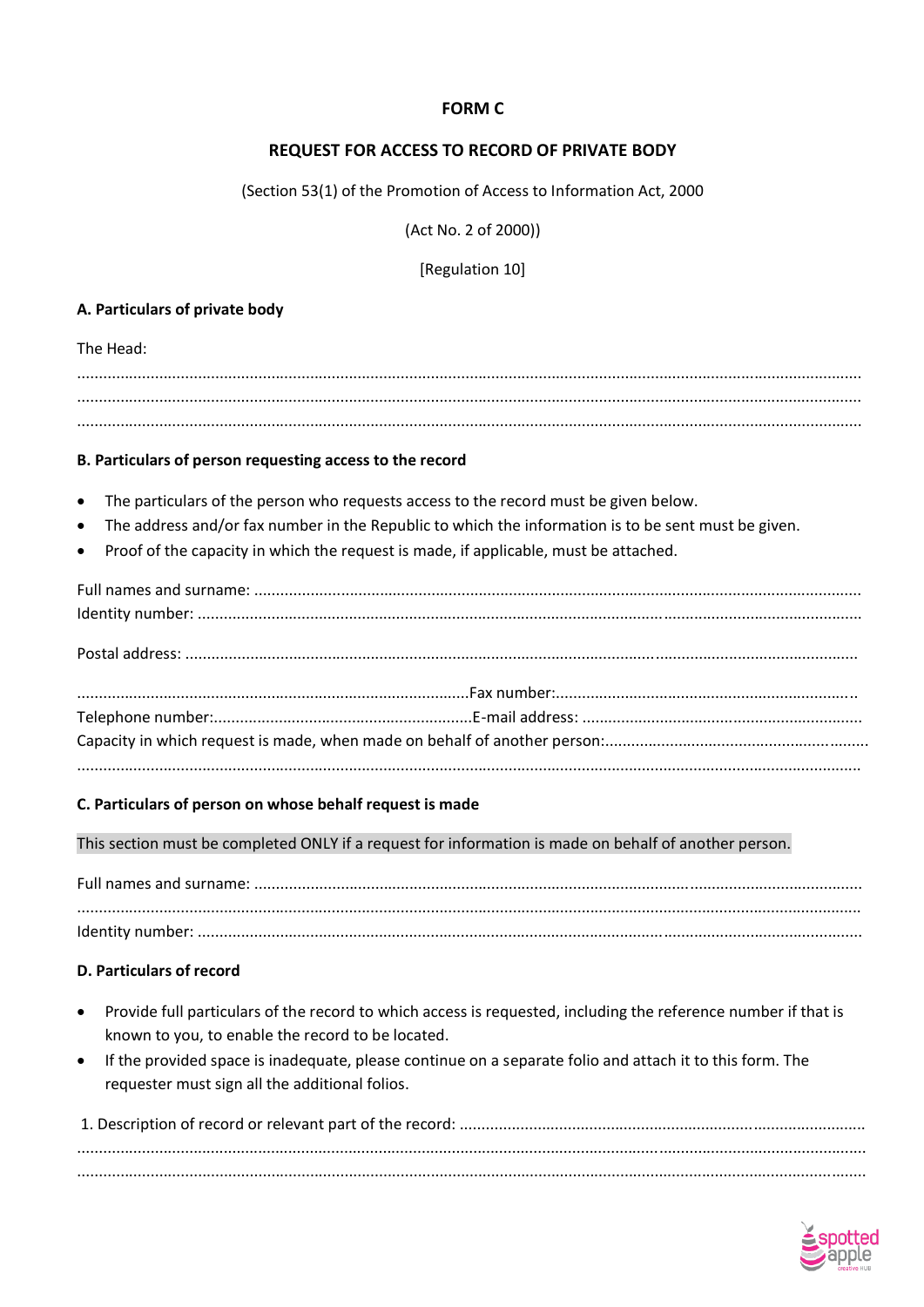....................................................................................................................................................................................... ...................................................................................................................................................................................... 2. Reference number, if available: ............................................................................................................................... 3. Any further particulars of record: ............................................................................................................................. ....................................................................................................................................................................................... ....................................................................................................................................................................................... .......................................................................................................................................................................................

# **E. Fees**

- A request for access to a record, other than a record containing personal information about yourself, will be processed only after a request fee has been paid (if applicable).
- You will be notified of the amount required to be paid as the request fee (if applicable).
- The fee payable for access to a record depends on the form in which access is required and the reasonable time required to search for and prepare a record.
- If you qualify for exemption of the payment of any fee, please state the reason for exemption.

Reason for exemption from payment of fees: .............................................................................................................. ...................................................................................................................................................................................... ......................................................................................................................................................................................

# **F. Form of access to record**

If you are prevented by a disability to read, view or listen to the record in the form of access provided for in 1 to 4 hereunder, state your disability and indicate in which form the record is required.

Disability:.......................................................................

Form in which record is required:.................................. ...................................................................................... ...................................................................................... ...................................................................................... ......................................................................................

# NOTES:

- Compliance with your request in the specified form may depend on the form in which the record is available.
- Access in the form requested may be refused in certain circumstances. In such a case you will be informed if access will be granted in another form.
- The fee payable for access to the record, if any, will be determined partly by the form in which access is requested.

# **Mark the appropriate choice with an X.**

| 1. If the record is in written or printed form:                                                                                                 | copy of record*   | inspection of<br>record |                                   |
|-------------------------------------------------------------------------------------------------------------------------------------------------|-------------------|-------------------------|-----------------------------------|
| 2. If record consists of visual images (this includes<br>photographs, slides, video recordings, computer-<br>generated images, sketches, etc.): | view the images   | copy of the<br>images*  | transcription of the<br>$images*$ |
| 3. If record consists of recorded words or information                                                                                          | Listen to the     | Transcription of        |                                   |
| which can be reproduced in sound                                                                                                                | soundtrack (audio | soundtrack*             |                                   |
|                                                                                                                                                 | cassette)         | (written or             |                                   |
|                                                                                                                                                 |                   | printed                 |                                   |
|                                                                                                                                                 |                   | document)               |                                   |